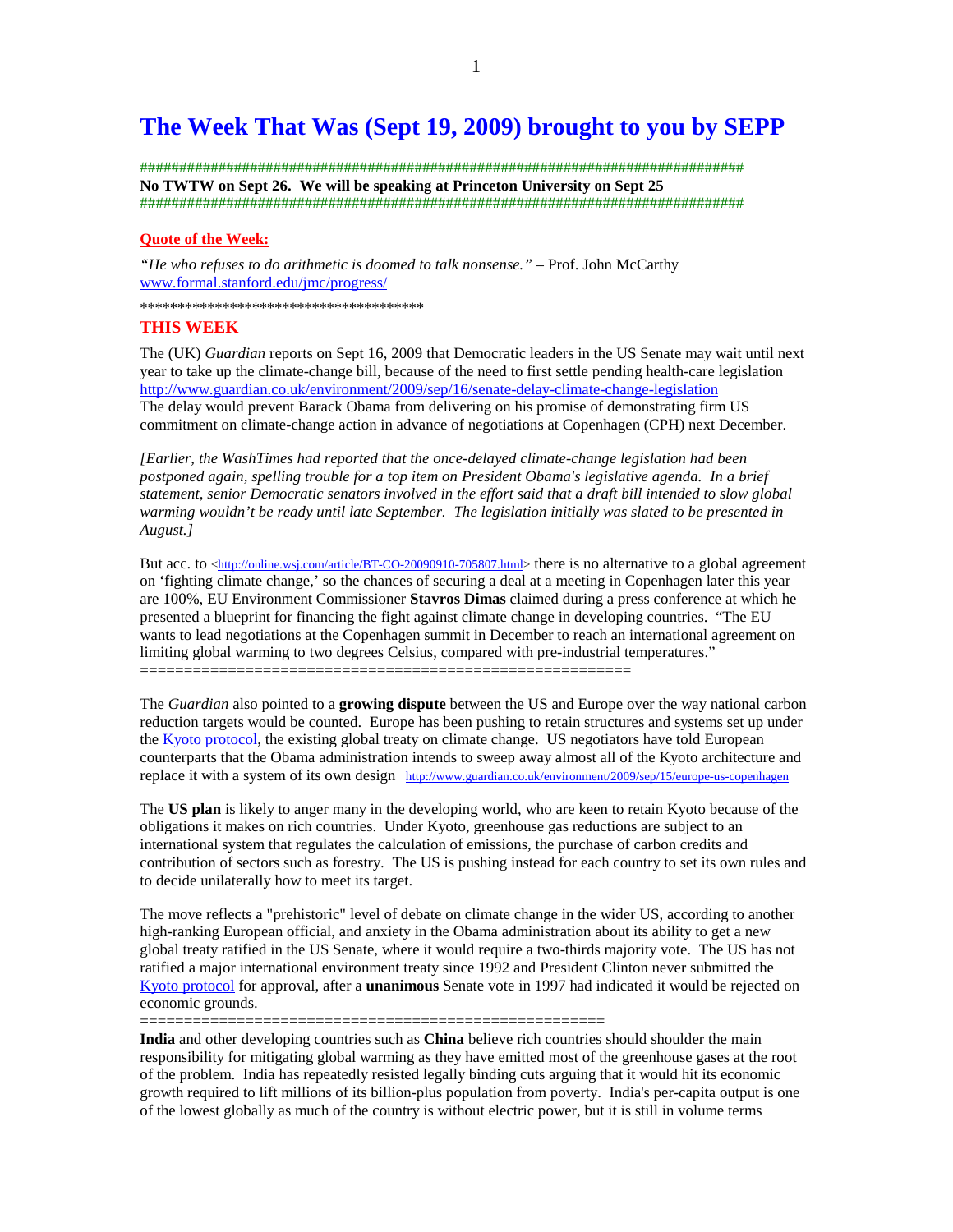among the top five carbon emitters in the world.

Prof David **Victor** of UCSD, an expert in international environmental treaties makes some novel points in his essay "Plan B for CPH" in *Nature* **461**, 342-344 (17 September 2009) http://www.nature.com/nature/journal/v461/n7262/full/461342a.html

=============================================================

*Excerpt*: "the hasty Kyoto process crafted a **Clean Development Mechanism** (CDM) that has mushroomed into a political liability. The CDM was designed to encourage greater investment in lowemission technologies in developing countries. But it was obvious even during the sleepless negotiations at Kyoto that the CDM would only work if it included tough rules and strict oversight. With no time and little effort to craft a serious administrative system, the CDM has been a disaster. Many CDM credits do not represent real reductions in emissions, and the CDM excludes some of the best opportunities for emission reductions, such as nuclear power and carbon storage. And because the CDM was designed to reward countries that avoided binding limits on emissions, it has **perversely** made it harder to convince developing countries to make a bigger effort on their own." [*emphasis added*]

\*\*\*\*\*\*\*\*\*\*\*\*\*\*\*\*\*\*\*\*\*\*\*\*\*\*\*\*\*\*\*\*\*\*\*\*\*\*\*\*\*\*

## **SEPP Science Editorial (by SFS) #29-2009 (9/19/09) Short-term climate prediction: An unrealistic project**

Two widely acclaimed research papers have tried to explain the current lack of warming in terms of natural influences on climate, but have limited their discussion entirely to internal oscillations of the oceanatmosphere system**. I do not find this explanation satisfactory**. First, there is no theory to account for the various internal oscillations and they do not appear in current climate models. More to the point, the authors neglect the effect of any external forcing from **variable solar activity**. Yet geological evidence conclusively demonstrates such solar-forcing effects on climate; it is difficult to account in other ways for the detailed correlation, observed in stalagmites, between carbon-14, a cosmic-ray produced isotope, and oxygen-18, the conventional indicator of terrestrial climate. While the exact mechanism at work is not completely settled, it is quite unrealistic to assume that this well-established process, which operated for millennia during the Holocene, is no longer operating today.

It is unreasonable also to assume also that two independent forcings are causing decadal-scale climate variations. I am therefore of the opinion that solar activity provides the trigger for the quasi-periodic internal oscillations, like PDO etc, -- which is not a new idea.

In addition, both papers subscribe to the basic (and unsupported) IPCC claim of a substantial anthropogenic contribution from GH gases – contrary to the **NIPCC** summary report "*Nature – Not Human Activity – Rules the Climate*" http://www.sepp.org/publications/NIPCC\_final.pdf

1. "Long-term natural variability and 20th century climate change" by Kyle L. Swanson, George Sugihara, and Anastasios A. Tsonis; *PNAS*, 14 September 2009, 10.1073/pnas.0908699106 – expanding on their paper in GRL (2009)

**Abstract**: Global mean temperature at the Earth's surface responds both to externally imposed forcings, such as those arising from anthropogenic greenhouse gases, as well as to natural modes of variability internal to the climate system. Variability associated with these latter processes, generally referred to as natural long-term climate variability, arises primarily from changes in oceanic circulation. Here we present a technique that objectively identifies the component of inter-decadal global mean surface temperature attributable to natural long-term climate variability. Removal of that hidden variability from the actual observed global mean surface temperature record delineates the externally forced climate signal, which is monotonic, accelerating warming during the 20th century.

#### 2. Keenlyside et al. 2008, *Nature* 453, 84 – 88

Coauthor Prof Mojib **Latif,** from the Leibniz Institute of Marine Sciences at Kiel University in Germany, has been looking at the influence of cyclical changes of ocean currents and temperatures in the Atlantic, a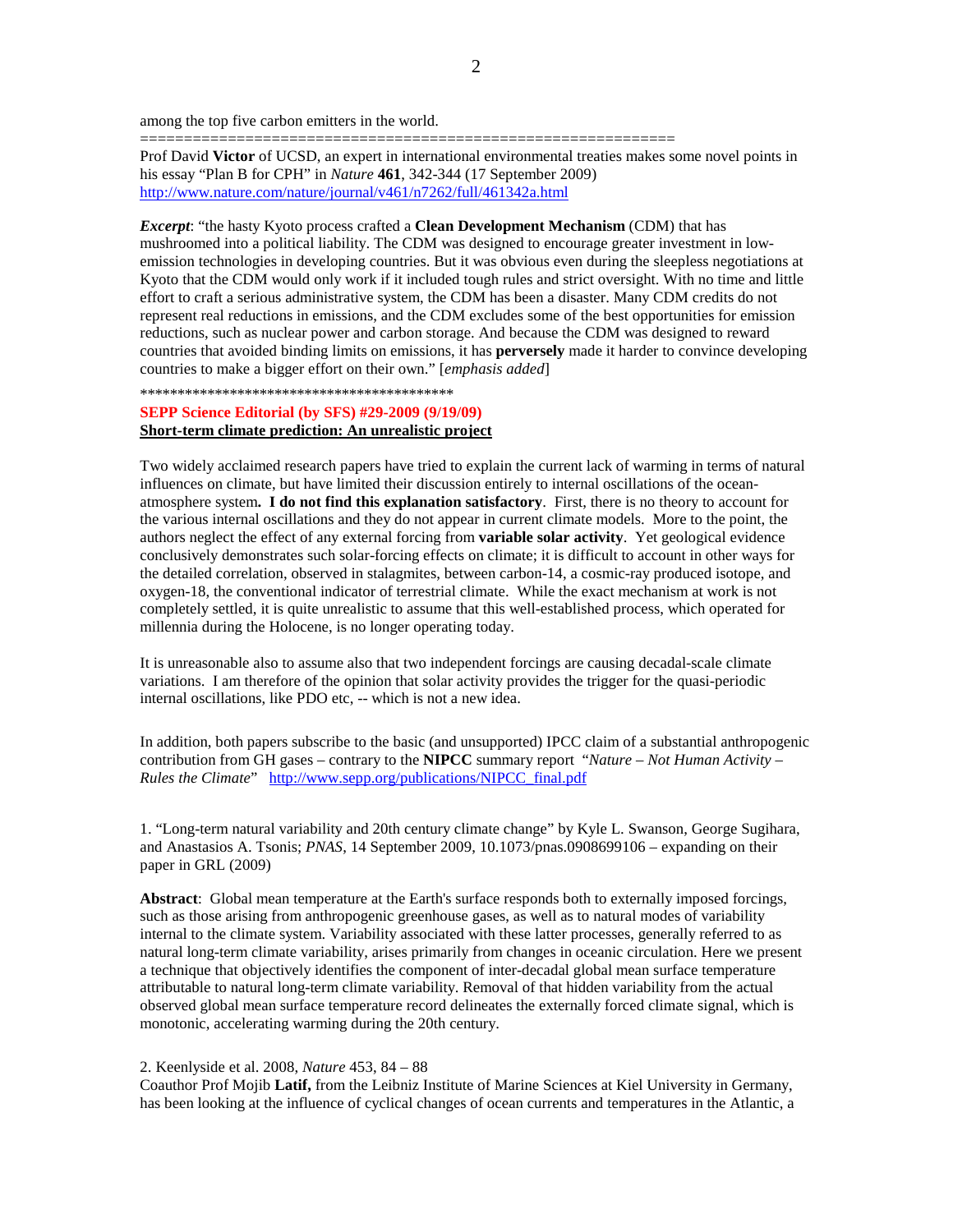feature known as the North Atlantic Oscillation. When he factored these natural fluctuations into his global climate model, he found the results would bring the rise in average global temperatures to an abrupt halt.

He told more than 1500 gathered in Geneva at the UN's World Climate Conference (WCC-3 Aug 31–Sept 4, 2009) that in the next few years a natural cooling trend would dominate over any warming caused by humans. The NAO is now moving into a colder phase. Breaking with climate-change orthodoxy, he said NAO cycles were probably responsible for some of the strong global warming seen in the past three decades. "But how much? The jury is still out," he told the conference.

Latif claimed that NAO cycles also explained the recent recovery of the Sahel region of Africa from the droughts of the 1970s and 1980s. Few climate scientists go as far as Latif, an IPCC author. But more and more agree that the short-term prognosis for climate change is much less certain than once thought. James Murphy, head of climate prediction at the UK Met Office, agreed and linked the NAO to Indian monsoons, Atlantic hurricanes and sea ice in the Arctic. "The oceans are key to decadal natural variability," he said. \*\*\*\*\*\*\*\*\*\*\*\*\*\*\*\*\*\*\*\*\*\*\*\*\*\*\*\*\*\*\*\*\*\*\*\*\*\*\*\*\*\*\*\*\*\*\*\*\*\*\*\*\*\*\*\*\*\*\*\*\*\*\*\*\*\*\*\*\*\*

- **1. EPA Proposes Illegal Rule** *Marlo Lewis*
- **2. The Cap-and-Trade Bait and Switch** *Wall Street Journal*
- **3. Climate Cools for Global Warming Party** *Carbon Sense*
- **4. Doom is Abuilding as we Approach Copenhagen**
- **5. The Dirty Reality Behind Solar Power** *South China Morning Post*
- **6. Forecasting the Earth's Temperature** *David Whitehouse*
- **7***.* **Thermageddon? Postponed!** *The Register*

**8. Lomborg's Skepticism Doesn't Extend to IPCC –***Lawrence Solomon*  **\*\*\*\*\*\*\*\*\*\*\*\*\*\*\*\*\*\*\*\*\*\*\*\*\*\*\*\*\*\*\*\*\*\*\*\*\*\*\*** 

### **NEWS YOU CAN USE**

*Our next TWTW will reveal the final agreement reached at the COP-15 conference. The Copenhagen accord will be unanimous -- a 'triumph' of international diplomacy. It will also be meaningless.*  \*\*\*\*\*\*\*\*\*\*\*\*\*\*\*\*\*\*\*\*\*\*\*\*\*\*\*\*\*\*\*\*\*\*\*\*\*\*\*\*\*\*\*\*\*\*\*\*\*\*\*\*\*\*\*\*\*\*\*\*\*\*\*\*\*\*\*

Green zealots and muddled ministers leading Britain to blackouts adequately describes the foolishness that is happening in other parts of the world: << http://www.dailymail.co.uk/debate/article-1210569/CHRISTOPHER-BOOKER-Green-zealots-muddled-ministers-condemning-blackouts.html#comments>>.

\*\*\*\*\*\*\*\*\*\*\*\*\*\*\*\*\*\*\*\*\*\*\*\*\*\*\*\*\*\*\*\*\*\*\*\*\*\*\*\*\*\*\*\*\*\*\*\*\*\*\*\*

Scientists find CO2 link to Antarctic ice cap origin - Yahoo! News Find "mysterious" drop in CO2 as ice cap forms 34 million years ago http://news.yahoo.com/s/nm/20090914/sc\_nm/us\_climate\_antarctica\_co2

*SEPP says*: There's no way to distinguish cause from effect from the data: if oceans cooled first (as seems likely), CO2 would rapidly be absorbed.

**Temp change preceding CO2** is nicely demonstrated by Joanne Nova, author of *The Skeptic's Handbook.*  The original graphs are here: http://joannenova.com.au/wp/global-warming/ice-core-graph/ Data from: http://cdiac.ornl.gov/ftp/trends/temp/vostok/vostok.1999.temp.dat http://cdiac.ornl.gov/ftp/trends/co2/vostok.icecore.co2 \*\*\*\*\*\*\*\*\*\*\*\*\*\*\*\*\*\*\*\*\*\*\*\*\*\*\*\*\*\*\*\*\*\*\*\*\*\*

More CO2 is good for you, says Leighton Steward, author of the popular *Fire, Ice and Paradise*  http://plantsneedco2.org/default.aspx/MenuItemID/294/MenuGroup/WhyCO2IsGood.htm

So why would developing nations expect **reparations** from industrialized ones? They should forget about climate effects from CO2 emissions. The best scientific studies show no appreciable contribution from CO2 and natural forcing dominating climate change.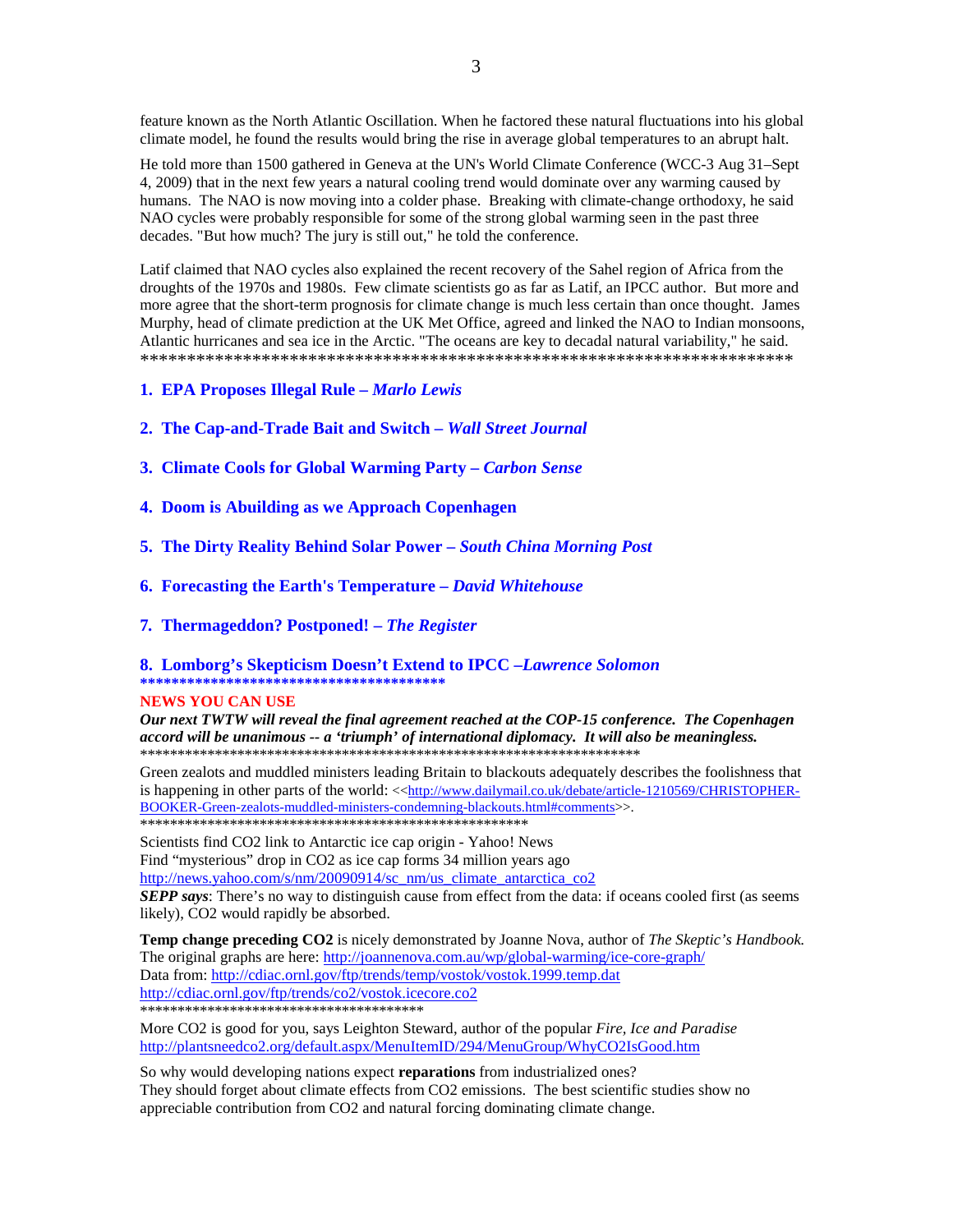But have they considered the direct effects of CO2 on improving agricultural productivity -- based on sound science and demonstrated with actual experimental results?

See here the full NIPCC report by Craig Idso and S. Fred Singer, *Climate Change Reconsidered: The 2009 Report of the Nongovernmental International Panel on Climate Change,* Chicago, IL: The Heartland Institute, 2009. 880 pp. www.nipccreport.org

Maybe developing nations should owe us for raising CO2 levels -- not to mention all the other benefits of Western science for human health and welfare. And maybe **we should all thank China and India** for putting more CO2 into the atmosphere.

=============================================

"Carbon is the world's best friend" is on *Scoop* (currently No. 1 on Sci-Tech Most Read): http://www.scoop.co.nz/stories/SC0909/S00032.htm \*\*\*\*\*\*\*\*\*\*\*\*\*\*\*\*\*\*\*\*\*\*\*\*\*\*\*\*\*\*\*\*\*\*\*\*\*\*\*\*\*\*\*\*\*\*\*\*

New **nukes** for sustainable energy! http://online.wsj.com/article/SB10001424052970204409904574350342705855178.html \*\*\*\*\*\*\*\*\*\*\*\*\*\*\*\*\*\*\*\*\*\*\*\*\*\*\*\*\*\*\*\*\*\*\*\*\*\*\*\*\*\*\*\*\*\*\*\*

**Newsweek's Begley Flunks Calculus, Science and Politics** *By Joseph D'Aleo, Energy Tribune* , September 15, 2009 http://icecap.us/index.php/go/joes-blog \*\*\*\*\*\*\*\*\*\*\*\*\*\*\*\*\*\*\*\*\*\*\*\*\*\*\*\*\*\*\*\*\*\*\*\*\*\*\*\*\*\*\*\*\*\*\*\*

The number of endorsers of the Manhattan Declaration on Climate Change has just passed the 1,400 mark, over 800 of them well qualified in science and technology. \*\*\*\*\*\*\*\*\*\*\*\*\*\*\*\*\*\*\*\*\*\*\*\*\*\*\*\*\*\*\*\*\*\*\*\*\*\*\*\*\*\*\*\*\*\*\*\*

The British public has become more sceptical about climate change over the last five years, according to a survey. See the latest upload at http://www.climatescienceinternational.org/...

Twice as many people now agree that "claims that human activities are changing the climate are exaggerated". Four in 10 believe that many leading experts still question the evidence. **One in five are "hard-line sceptics".**

\*\*\*\*\*\*\*\*\*\*\*\*\*\*\*\*\*\*\*\*\*\*\*\*\*\*\*\*\*\*\*\*\*\*\*\*\*\*\*\*\*\*\*\*\*\*\*\*\*\*\*\*\*\*\*\*\*\*\*\*\*\*\*\*\*\*\*\*\*\*\*\*\*

### **BELOW THE BOTTOM LINE**

## The BBC reports: **Doctors warn on climate failure**

Failure to agree a new UN climate deal in December will usher in a "global health catastrophe", according to medical leaders. http://news.bbc.co.uk/2/hi/science/nature/8257766.stm \*\*\*\*\*\*\*\*\*\*\*\*\*\*\*\*\*\*\*\*\*\*\*\*\*\*\*\*\*\*\*\*\*\*\*\*

#### **World Bank urges 'climate action now'**

Rich countries must lift climate change spending and accept responsibility for their historical emissions, says the World Bank. http://news.bbc.co.uk/2/hi/science/nature/8256961.stm

The full financing package that the bank believes is likely to be needed annually by 2030 includes:

- \$75bn to help poorer nations adapt to, or protect themselves against, climate impacts
- \$400bn for mitigation reducing emissions in the developing world
- Hundreds of billions for energy research and development

\*\*\*\*\*\*\*\*\*\*\*\*\*\*\*\*\*\*\*\*\*\*\*\*\*\*\*\*\*\*\*\*\*\*\*\*\*\*\*\*\*\*\*\*\*\*\*\*\*\*\*\*\*\*\*

**Condoms to combat climate change?** Shades of 1972 and the Club of Rome! http://www.washingtonpost.com/wp-dyn/content/article/2009/09/14/AR2009091403308.html?wpisrc=newsletter A new study performed by the London School of Economics suggests that, to fight climate change, governments should focus on another pollutant: us. As in babies.

 Every new life, the report says, is a guarantee of new greenhouse gases, spewed out over decades of driving and electricity use. Seen in that light, we might be our own worst emissions.

 Meanwhile, we mourn the death of Dr Norman **Borlaug**, the man who defused the population bomb http://online.wsj.com/article/SB10001424052970203917304574411382676924044.html \*\*\*\*\*\*\*\*\*\*\*\*\*\*\*\*\*\*\*\*\*\*\*\*\*\*\*\*\*\*\*\*\*\*\*\*\*\*\*\*\*\*

A United Kingdom tribunal ruled that belief in manmade global warming had the same status as a religious conviction http://minx.cc/?post=292012 Company practices that discriminate against employees with strongly held views on climate change will be challenged in the courts.

Senior executive Tim Nicholson claimed he was unfairly dismissed because his views on the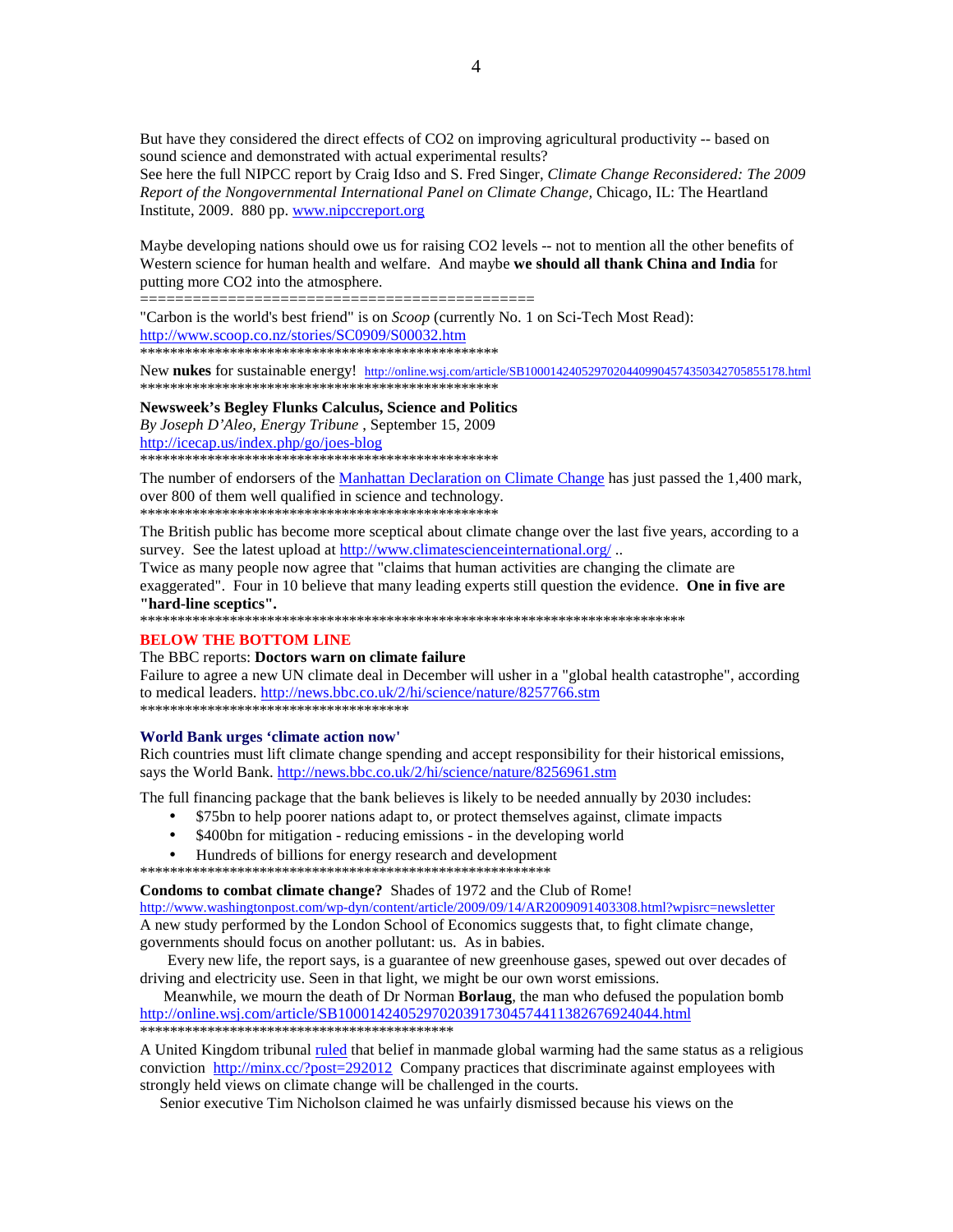# **##################################**

# **1. EPA PROPOSES ILLEGAL RULE**

*by Marlo Lewis, Senior Fellow, Competitive Enterprise Institute OpenMarket.org, September 2, 2009 http://go.cornwallalliance.org/t/r/l/ddltlj/mjylrkiy/e*

Yesterday, the U.S. Environmental Protection Agency (EPA) sent a draft proposed rule to the Office of Management and Budget (OMB) that would exempt small emitters of carbon dioxide (CO2) from Clean Air Act (CAA) pre-construction permitting requirement, Greenwire reports.

The proposed rule, as described in Greenwire, is blatantly illegal. It is a tacit admission that the Supreme Court decision in Massachusetts v. EPA set the stage for an economic disaster. It is additional evidence that Mass v. EPA was wrongly decided. It confirms CEI's warning that the Court's ruling imperils a core constitutional principle: the separation of powers. . . .

.. . . establishing GHG emission standards for new motor vehicles will by definition make CO2 a CAAregulated air pollutant. As such, CO2 would automatically be subject to regulation under the Act's Prevention of Significant Deterioration (PSD) pre-construction permitting program (CAA Sec. 165). Under the CAA, any firm that plans to build a new major stationary source, or modify an existing major source in a way that would significantly increase emissions, must first obtain a PSD permit from EPA or a state environmental agency.

A PSD source is major if it is in one of 28 listed categories and has a potential to emit 100 tons per year (TPY) of an air pollutant, or if it is any other type of establishment and has a potential to emit 250 TPY (CAA Sec. 169).

And there's the rub. Whereas only large industrial facilities have a potential to emit 250 TPY of air contaminants such as sulfur dioxide or particulate matter, an immense number and variety of entities - office buildings, hotels, big box stores, enclosed malls, small manufacturing firms, even commercial kitchens -- have a potential to emit 250 TPY of CO2. A September 2008 report commissioned by the U.S. Chamber of Commerce estimates that 1.2 million buildings and facilities, most of them currently unregulated under the CAA. actually emit 250 TPY of CO2. All would be vulnerable to new PSD regulation, controls, paperwork, penalties, and litigation. . . .

Read the rest. H/t Cornwall Alliance Newsletter

\*\*\*\*\*\*\*\*\*\*\*\*\*\*\*\*\*\*\*\*\*\*\*\*\*\*\*\*\*\*\*\*\*\*\*\*\*\*\*\*\*\*\*\*\*\*\*\*\*\*\*\*\*\*\*\*\*\*\*\*\*\*\*

# **2. THE CAP-AND-TRADE BAIT AND SWITCH**

*by David Schoenbrod and Richard B. Stewart Professor, New York Law School (Schoenbrod); Professor of Law, New York University (Stewart) Wall Street Journal, August 24, 2009 http://go.cornwallalliance.org/t/r/l/ddltlj/mjylrkiy/jd*

As a candidate for president in April 2008, Barack Obama told Fox News that "a cap-and-trade system is a smarter way of controlling pollution" than "top-down" regulation. He was right. With cap and trade the market decides where and how to cut emissions. With top-down regulation, as Mr. Obama explained, regulators dictate "every single rule that a company has to abide by, which creates a lot of bureaucracy and red tape and often-times is less efficient."

It's no wonder that the House advertises its American Clean Energy and Security Act of 2009 (also known as the Waxman-Markey bill) as "cap and trade." And last Thursday a coalition of environmental groups and unions launched a "Made in America Jobs Tour" to sell it as a ticket to "long-term economic prosperity." But the House bill would, if passed by the Senate this autumn, fail the environment and fail the test of economic efficiency..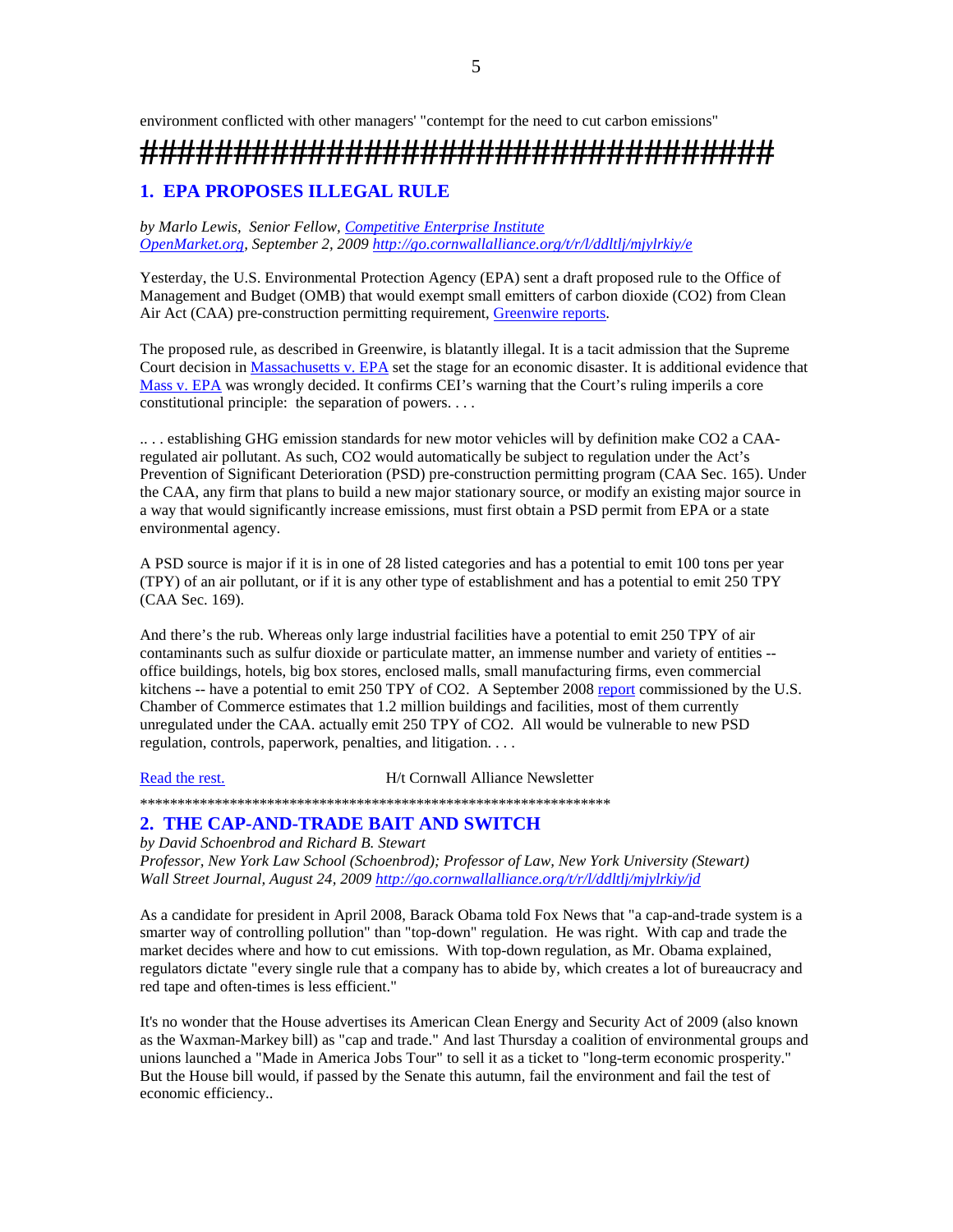**Waxman-Markey is largely top-down regulation dressed in cap-and-trade clothing**. It purports to set a cap on greenhouse gases, but the cap is so loose in the early years that through the use of cheap offsets the U.S. need not significantly reduce its fossil-fuel emissions until about 2025. Then the bill would require a nosedive in fossil-fuel emissions. This balloon mortgage pledge of big cuts later is unlikely to be kept.

The top-down directives come in three forms. First, electric utilities, automakers and states get free allowances on the condition that they comply with regulations requiring coal sequestration, alternative energy sources, energy conservation, advanced auto technology and more. Second, many other provisions of the 1,428 page bill mandate outright regulation on subjects ranging from how electricity is generated to off-road vehicles and household lighting. Third, still other provisions provide subsidies for governmentchosen technology "winners" such as alternate energy sources, plug-in vehicles and weatherization of old buildings....

\*\*\*\*\*\*\*\*\*\*\*\*\*\*\*\*\*\*\*\*\*\*\*\*\*\*\*\*\*\*\*\*\*\*\*\*\*\*\*\*\*\*\*\*\*\*\*\*\*

# **3. CLIMATE COOLS FOR GLOBAL WARMING PARTY**

*By Carbon Sense(Australia) -- Opposing pollution of the atmosphere and the mind* 

For years we have watched in wonder and disbelief as this GW party got into full swing:

- First came the party-planning committees from among the old reds and greens in Greenpeace, WWF, Sierra and their various Fabian friends.
- Then they created the party bureaucracy with its own impressively named exclusive club, the Intergovernmental Panel on Climate Change.
- Then they extracted the money from parent governments for the recruitment of academics to produce the supporting literature.
- Then came the promotion group tours to various hardship locations like Rio, Kyoto, Bali, Geneva and Paris.
- Finally we are approaching the big party itself, planned for Copenhagen in December 2009 with all parent governments invited. The highlight planned for the December party is the birth of Son of Kyoto, to be named Copenhagen. The plan is to get all parent governments so excited that they will participate in a mass adoption ceremony, pledging eternal parental support for Copenhagen.

Our job is to make sure Australia (and USA and NZ) sign nothing in December so that Copenhagen does not sponge on us but stays with his parents in Old Europe where he was conceived. \*\*\*\*\*\*\*\*\*\*\*\*\*\*\*\*\*\*\*\*\*\*\*\*\*\*\*\*\*\*\*\*\*\*\*\*\*\*\*\*\*\*\*\*\*\*\*\*\*\*\*\*\*\*\*\*\*\*\*\*\*

# **4. DOOM IS ABUILDING AS WE APPROACH COPENHAGEN.**

Professor Bill McGuire, Director of the Benfield Hazard Research Centre at University College London warned that earth's future could be explosive. He told Sky News Online: "Climate change is very doom and gloom, I'm afraid, and it's one of those problems that the closer we look at it the worse it seems to get." "If you want some faint glint of good news from this I suppose that if we see a big volcanic response, the gases pumped into the atmosphere will cool things down at least temporarily, but that's not recommended. "We need to be cutting emissions, not waiting for all the volcanoes on the planet to erupt."

"Geologists are particularly concerned about the planet's deposits of methane - a greenhouse gas 25 times more powerful than carbon dioxide - stored underneath the permafrost. As the ice melts, a build-up of methane hydrates in the atmosphere would accelerate the process of climate change.

Other 'experts' warn that disintegrating glaciers could cause earthquakes, triggering tsunamis off Chile, New Zealand and Canada, perhaps even sending one across the Atlantic capable of reaching British shores. Professor David Tappin of the British Geological Survey said: "If the temperatures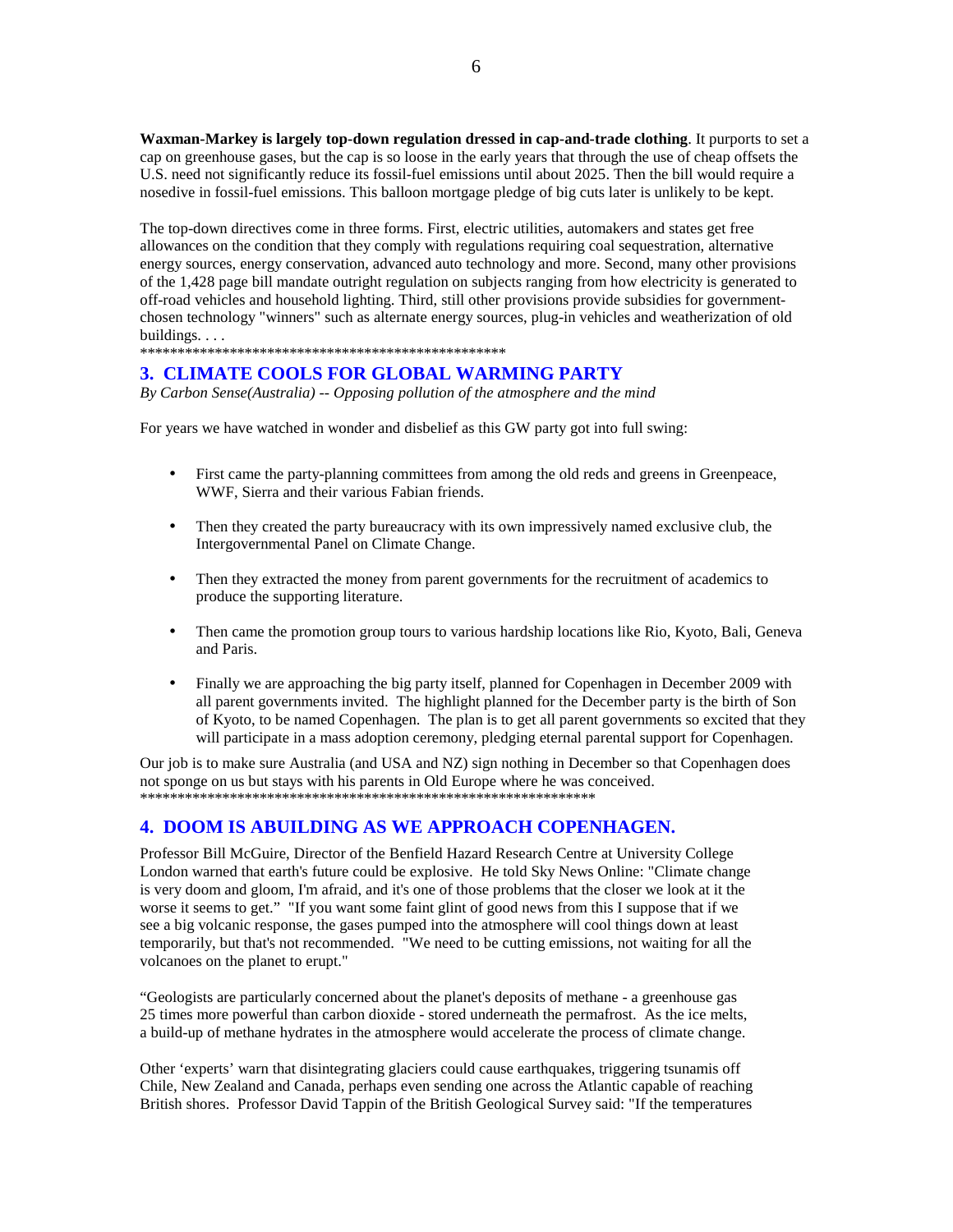warm and the oceans warm then the hydrates at the sea bed will melt. They will melt catastrophically and in so doing they'll be forced into the atmosphere but also, they will create submarine landslides which could trigger a tsunami."

The geological conference is the latest in a series of scientific gatherings organised in the run up to the UN's climate change conference in Copenhagen in December.

<http://news.sky.com/skynews/Home/UK-News/University-College-London-UCL---Geological-Climate-Change-Conference-Warns-Of-Tsunamis-And-Eruptions/Article/200909215381556?lpos=UK\_News\_Top\_Stories\_Header\_2&lid=ARTICLE\_15381556\_University\_Coll ege\_London\_UCL\_-\_Geological\_Climate\_Change\_Conference\_Warns\_Of\_Tsunamis\_And\_Eruptions>

But global models of how changes in the climate bring about changes in geological activity just don't exist, said David Pyle, a volcano expert from the University of Oxford, UK, who spoke at the meeting http://www.nature.com/news/2009/090917/full/news.2009.926.html?s=news\_rss

--------------------------------------------------------------------

*SEPP says*: Yet all the evidence shows that climate change is naturally caused – and anyway, it's currently cooling.

=====================================================================

#### **Climate Models May Show Cooling: UK Met Office, 14 September 2009:**

<http://7thspace.com/headlines/319950/global\_warming\_continues\_to\_pose\_a\_real\_threat\_that\_should\_not\_be\_ignored.html>

Global warming continues to pose a real threat that should not be ignored -- a claim reinforced in a new study by scientists reported in a supplement of the August issue of the Bulletin of the American Meteorological Society. This is despite very small global temperature rises over the last 10 years. Met Office Hadley Centre scientists investigated how often decades with a neutral trend in global mean temperature occurred in computer modelled climate change simulations. They found that despite continued increases in greenhouse gas concentrations, a single-decade hiatus in warming occurs relatively often.

Jeff Knight, the article's lead author, commented: "We found about 1 in every 8 decades has near-zero or negative global temperature trends in simulations which would otherwise warm at expected present-day rates. Given that we have seen fairly consistent global warming since the 1970s, these odds suggest the observed slowdown was due to occur."

\*\*\*\*\*\*\*\*\*\*\*\*\*\*\*\*\*\*\*\*\*\*\*\*\*\*\*\*\*\*\*\*\*\*\*\*\*\*\*\*\*\*\*\*\*\*\*\*\*\*\*

## **5. THE DIRTY REALITY BEHIND SOLAR POWER**

*Stephen Chen, The South China Morning Post, 10 September 2009 <http://www.scmp.com/portal/site/SCMP/>* 

A beaming Tony Blair posed for television cameras holding a sleek, shiny solar panel as smiling officials and film star Jet Li looked on. They announced an ambitious plan to bring modern, clean power to the world's poor. In the next five years, the programme would bring solar-powered street lamps to 1,000 villages in China, India and Africa, where people are so poor they still do not generate any of the greenhouse gases blamed for global warming. The plan was announced at a factory in Guizhou in southwestern China - one of its poorest provinces.

But would Blair, the former British prime minister, and Li have been smiling if they had known a factory must burn more than 40kg of coal to produce the panel - one metre by 1.5 metres - they were holding? Forty kilograms might not sound much. But even the country's least efficient coal-fired power plant would generate 130 kilowatt-hours of electricity burning that amount - enough power to keep a 22 watt LED light bulb beaming 12 hours a day for 30 years. A solar panel is designed to last just 20 years.

Jian Shuisheng , a professor of optical technology at Beijing Jiaotong University, estimates it takes 10kg of polysilicon to produce a solar panel with a capacity of one kilowatt - just enough to generate the energy to keep a fridge cool for a day.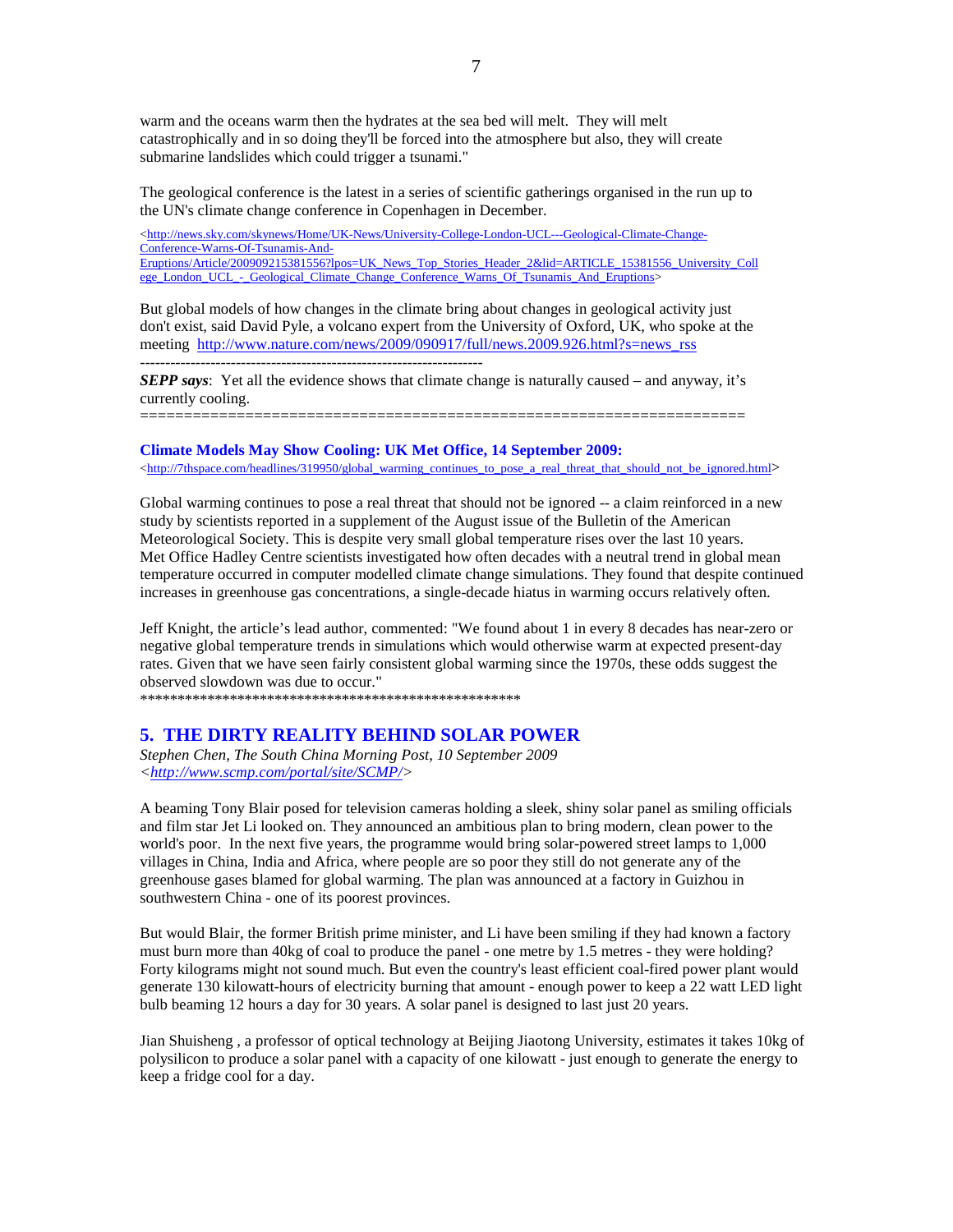Like Blair and Li, many consumers, as well as corporations, in developed countries are buying mainlandmade solar panels in the belief that using them will help slow the pace of global warming. Demand for solar panels has risen rapidly in the past few years, creating a US\$100-billion-a-year market for panels and related industrial materials.

Five years ago, mainland production of polysilicon - the key component of solar panels - was negligible. Today, it is the world's leading producer of the material, and last year churned out 4,000 tonnes - 80 times as much as in 2004. This year the government expects output to soar to 30,000 tonnes and projects that by 2011 it will reach a jaw-dropping 150,000 tonnes. At least 16 provinces began building 33 polysilicon production plants last year, newspaper the 21st Century Economy Review has reported.

But far from saving the world, the production of solar panels is aggravating pollution and adding to energy consumption. Mainland government officials have known this for years, but not until the global economic crisis made a big dent in demand for solar panels did they openly admit that the "green business" could be dirty sometimes - and seek to regulate the market.

Such hasty expansion is not confined to the production of solar panels. From installing wind power to the production of vehicles running on alternative fuels, bubbles exist throughout the new-energy sector.

Senior officials at the National Development and Reform Commission, the key economic ministry, have spoken many times of the need for higher entry barriers - from curbs on bank lending to more frequent environmental checks - to prevent firms and local governments rushing into the sector and avoid overexpansion. But their warnings went unheeded: many provinces are already building some of the world's biggest solar power projects. And they will not stop, because they have invested more than 100 billion yuan (HK\$114 billion) in the projects.

Dr Dang Qingde , deputy head of the department of labour safety of the Centre for Disease Control in the city of Leshan in Sichuan , measured the amount of toxic chemicals in the air at a polysilicon plant in September 2007. Leshan is one of a handful of cities to have imported polysilicon production lines from overseas. The plant in the city is capable of producing 1,500 tonnes of polysilicon a year. The factory is clean and quiet. Grass and trees grow between its buildings.

Using a hand-held device, Dang found more than 10 poisonous substances - from ammonia, the effects of which are relatively mild, to the lung-eating trichlorosilane - but all at levels within the safe limits decreed by Beijing. Nevertheless, he wrote a report in which he rated the workplace "highly hazardous".

"A shiny polysilicon plant is like a shiny bomb. It may look clean and innocent, but you don't want to have one in your neighbourhood," he said.

What made Dang nervous was the presence of chlorine. The chemical is used at almost every stage of the manufacturing process. Chlorine can not only turn your blood into hydrochloric acid, but also interact with other chemicals - such as silicon - to form more deadly poisons, he found. Dang published his findings in an academic journal, despite opposition from the plant's management, in the hope it would draw the attention of others to the environmental issues in polysilicon production.

Since the first polysilicon factory opened in Leshan, more have followed. Now it is one of the biggest polysilicon production centres on the mainland. Output rose by more than 300 per cent in two years. To Dang's relief, this has not led to calamity.

Still, that is not the case elsewhere. Emissions from the Huafu Silicon Company's plant in Liancheng county, in the southeastern province of Fujian , polluted the air and water in a village, causing violent clashes with farmers. The company says the pollution was accidental. There will be more such cases because mainland factories are using old-fashioned, energy intensive and highly polluting equipment, says Jian, the Beijing Jiaotong University professor, who is a member of the Chinese Academy of Sciences.

Extracting pure silicon is a tedious business, the professor said. In the 1950s, engineers at German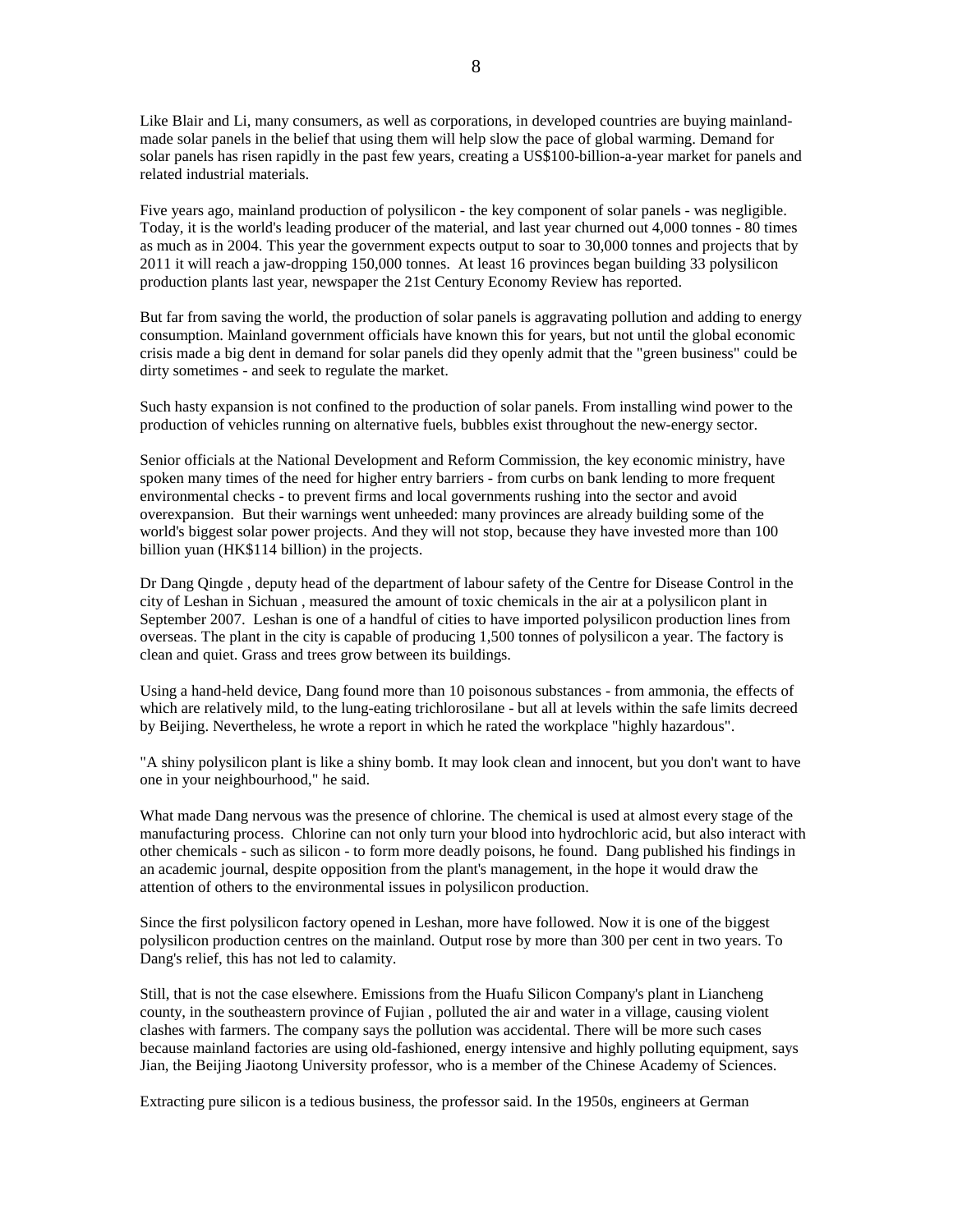engineering giant Siemens discovered that by putting hydrogen, chlorine and raw silicon in an oven and heating them up until they vaporised, they could get rid of some unwanted chemical elements. They repeated the process until they got 99.9999999 per cent pure polysilicon - just pure enough to make solar panels. Half a century later, most of the polysilicon makers in the world still use this method.

The professor described what happened to the polysilicon after that. A very fine length of wire is used to slice a block of polysilicon into very thin pieces. But they are not yet thin enough. The polysilicon sheets are sanded down until they are 200 micrometres thick - a process that turns 40 per cent of the polysilicon into waste that cannot be recycled.

Dr Wan Gang , minister of science and technology, said the mainland was burning a lot of coal to produce solar panels for Western countries. "Developed countries get clean air and the reputation of a carbon-free economy, while pollution and greenhouse gas emission are chalked up to our account," Wan said. "That's a bit unfair."

According to Jian's calculations, almost 30 million tonnes of coal, or more than 1 per cent of the mainland's output of coal last year, will be needed to keep the ovens of all the polysilicon plants hot.

With production expanding and demand falling, the price of polysilicon is collapsing. A kilogram sold for US\$350 last year; this year the price has dropped to US\$70 - barely enough for the factories to pay their power bills. Faced with the prospect of the mainland's polysilicon industry collapsing, Premier Wen Jiabao issued an urgent order two weeks ago for production capacity to be reduced. But most people in the industry think this action has come too late.

People's Daily published a story last week about a plan to build Asia's biggest solar power plant in Yunnan province. It will have a capacity of 166 megawatts. If two tonnes of coal is needed to produce a onekilowatt solar panel, how big will the plant's carbon footprint be? *H/t to CCNet* \*\*\*\*\*\*\*\*\*\*\*\*\*\*\*\*\*\*\*\*\*\*\*\*\*\*\*\*\*\*\*\*\*\*\*\*\*\*\*\*

# **6. FORECASTING THE EARTH'S TEMPERATURE**

*David Whitehouse <me@davidwhitehouse.com> <http://www.staff.livjm.ac.uk/spsbpeis/Whitehouse2009c.htm>* 

The recent spate of scientific papers that are attempting to predict what the earth's temperature might be in the coming decades, and also explain the current global temperature standstill, are very interesting because of the methods used to analyse temperature variations, and because they illustrate the limitations of our knowledge.

Recall that only one or two annual data points ago many scientists, as well as the most vocal 'campaigners,' dismissed the very idea that the world's average annual temperature had not changed in the past decade. Today it is an observational fact that can no longer be ignored. We should also not forget that nobody anticipated it. Now, post facto, scientists are looking for an explanation, and in doing so we are seeing AGW in a new light.

The main conclusion, and perhaps it's no surprise, to be drawn about what will happen to global temperatures is that nobody knows.

The other conclusion to be drawn is that without exception the papers assume a constantly increasing AGW in line with the increase of CO2. This means that any forecast will ultimately lead to rising temperatures as AGW is forever upward and natural variations have their limits. But there is another way of looking at the data. Instead of assuming an increasing AGW why not look for evidence of it in the actual data. In other words let the data have primacy over the theory.

Lean and Ride try to isolate and analyse the various factors that affect decadal changes in the temperature record; El Nino, volcanic aerosols, solar irradiance and AGW. Their formula that links these factors together into a time series is quite simple (indeed there is nothing complicated about any of the papers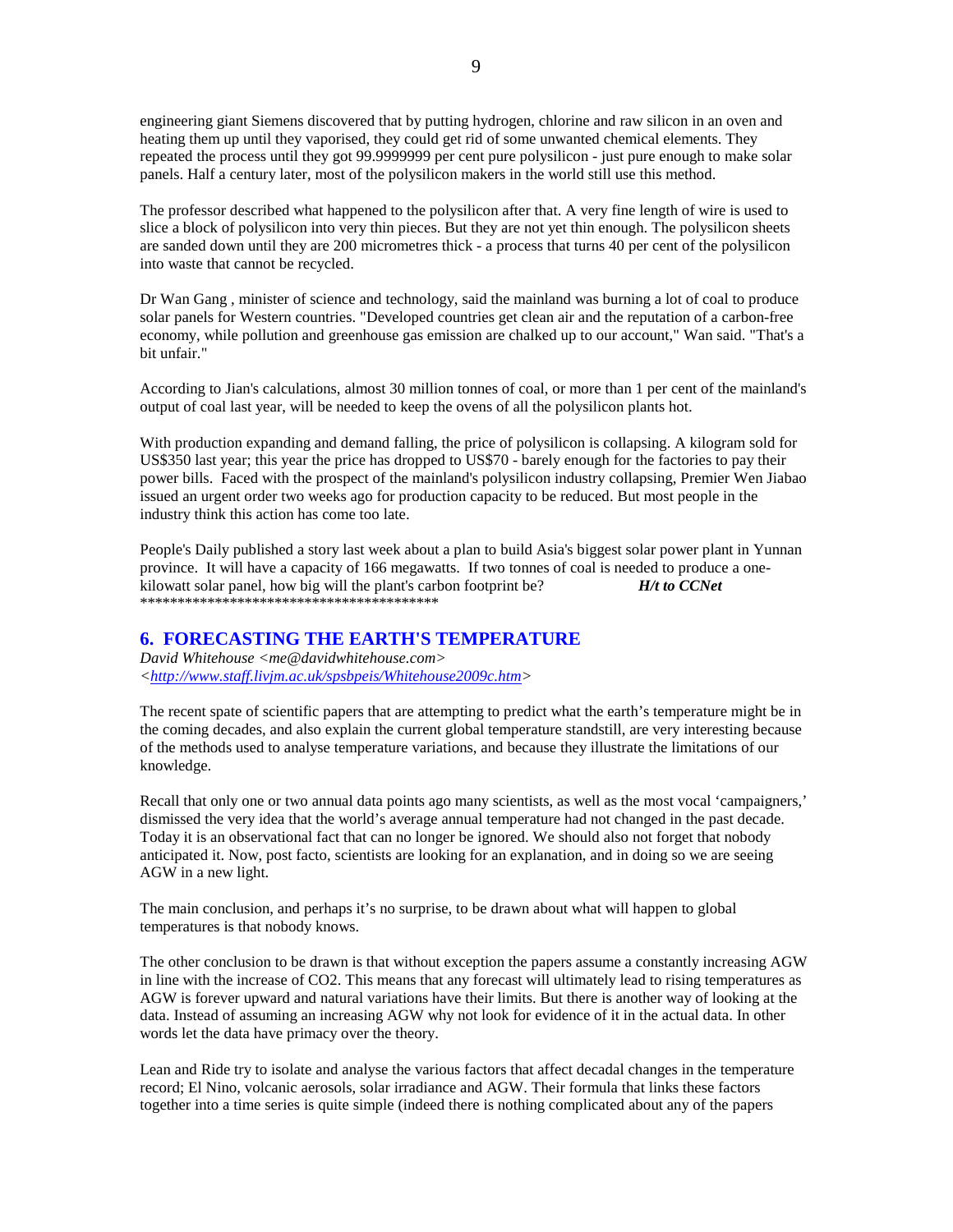looking at future temperature trends) though in the actual research paper there is not enough information to follow through their calculations completely.

El Nino typically produces 0.2 deg C warming, volcanic aerosols 0.3 deg C cooling on short timescales, solar irradiance 0.1 deg C (I will come back to this figure in a subsequent post) and the IPCC estimate of AGW is 0.1 deg C per decade.

It should also be noted that natural forces are able to produce a 0.5 deg C increase, although over a longer period. The 0.5 deg C warming observed between say 1850 and 1940 is not due to AGW.

The temperature increase since 1980 is in fact smaller than the rise seen between 1850 - 1940, approx 0.4 deg C. This took place in less than two decades and was followed by the current standstill. A fact often overlooked is that this recent temperature increase was much greater than that due to the postulated AGW effect (0.1 deg C per decade). It must have included natural increases of a greater magnitude.

This is curious. If the recent temperature standstill, 2002-2008, is due to natural factors counteracting AGW, and AGW was only a minor component of the 1980 -1998 temperature rise, then one could logically take the viewpoint that the increase could be due to a conspiracy of natural factors forcing the temperature up rather than keeping the temperature down post 2002. One cannot have one rule for the period 2002 - 2008 and another for 1980 -1998!

Lean and Rind estimate that 73% of the temperature variability observed in recent decades is natural. However, looking at the observed range of natural variants, and their uncertainties, one could make a case that the AGW component, which has only possibly shown itself between 1980 - 98, is not a required part of the dataset. Indeed, if one did not have in the back of one's mind the rising CO2 concentration and the physics of the greenhouse effect, one could make out a good case for reproducing the post 1980 temperature dataset with no AGW!

Natural variations dominate any supposed AGW component over timescales of 3 - 4 decades. If that is so, then how should we regard 18 years of warming and decades of standstills or cooling in an AGW context? At what point do we question the hypothesis of CO2-induced warming?

Lean and Rind (2009) look at the various factors known to cause variability in the earth's temperature over decadal timescales. They come to the conclusion that between 2009-14 global temperatures will rise quickly by 0.15 deg C - faster than the 0.1 deg C per decade deduced as AGW by the IPCC. Then, in the period 2014-19, there will be only a 0.03 deg C increase. They believe this will be chiefly because of the effect of solar irradiance changes over the solar cycle. Lean and Rind see the 2014-19 period as being similar to the 2002-8 temperature standstill -- which they say has been caused by a decline in solar irradiance counteracting AGW.

This should case some of the more strident commentators to reflect. Many papers have been published dismissing the sun as a significant factor in AGW. The gist of them is that solar effects dominated up to 1950, but recently it has been swamped by AGW. Now however, we see that the previously dismissed tiny solar effect is able to hold AGW in check for well over a decade - in fact forcing a temperature standstill of duration comparable to the recent warming spell.

At least the predictions from the various papers are testable. Lean and Rind (2009) predict rapid warming. Looking at the other forecasts for near-future temperature changes we have Smith et al (2007) predicting warming, and Keenlyside et al (2008) predicting cooling.

At this point I am reminded that James Hansen 'raised the alarm' about global warming in 1988 when he had less than a decade of noisy global warming data on which to base his concern. The amount of warming he observed between 1980 and 1988 was far smaller than known natural variations and far larger than the IPCC would go on to say was due to AGW during that period. So whatever the eventual outcome of the AGW debate, logically Hansen had no scientific case.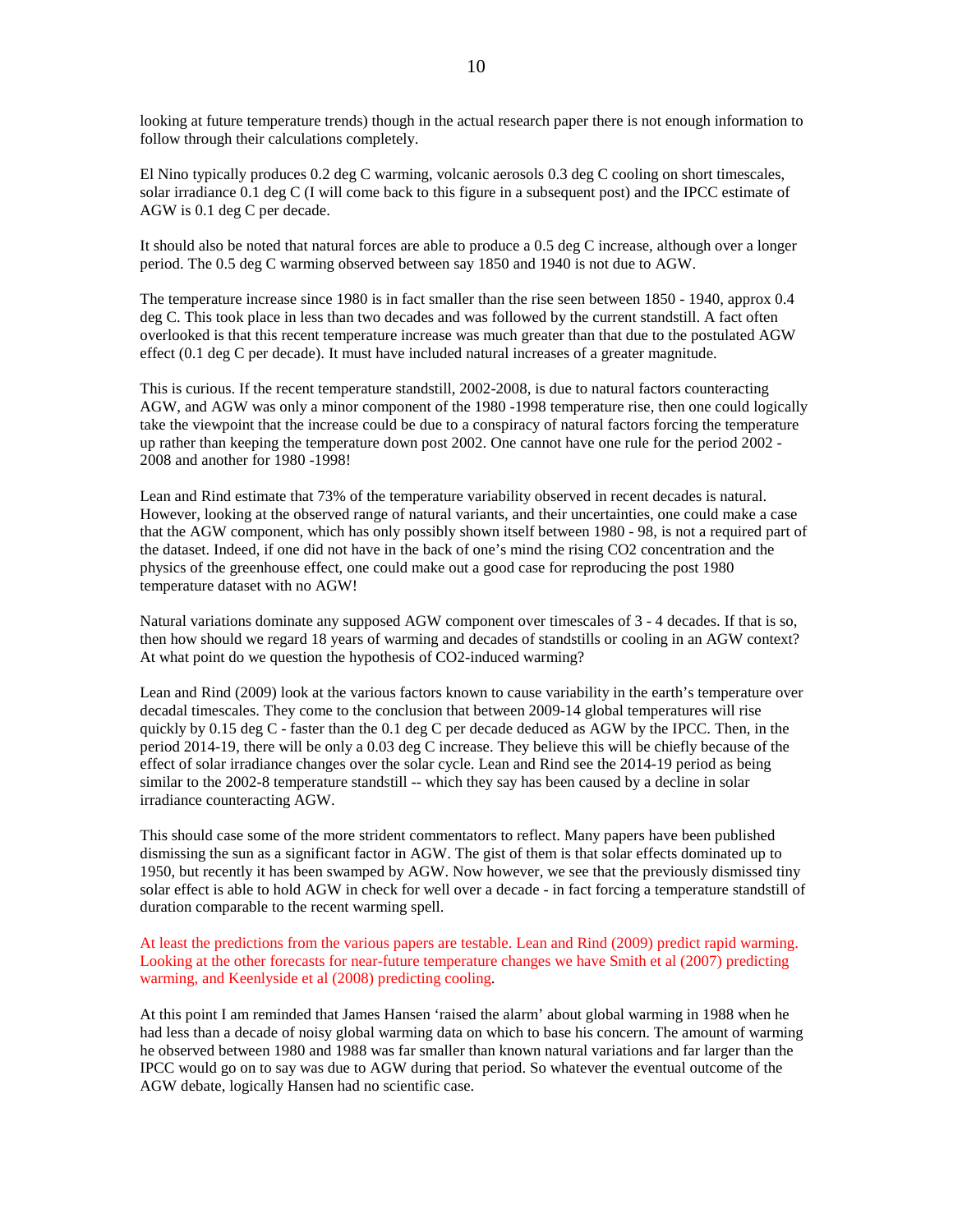There are considerable uncertainties in our understanding of natural factors that affect the earth's temperature record. Given the IPCC's estimate of the strength of the postulated AGW warming, it is clear that those uncertainties are larger than the AGW effect that may have been observed. ----------------------------------------------

#### *References:*

Lean and Rind 2009, Geophys Res Lett 36, L15708 Smith et al Science 2007, 317, 796 - 799 Keenlyside et al  $2008$ , Nature  $453$ ,  $84 - 88$  H/t to CCNet \*\*\*\*\*\*\*\*\*\*\*\*\*\*\*\*\*\*\*\*\*\*\*\*\*\*\*\*\*\*\*\*\*\*\*\*\*\*\*\*\*\*\*\*\*\*\*\*\*\*\*\*\*\*\*\*\*\*\*\*\*\*\*\*\*\*\*\*

# **7. THERMAGEDDON? POSTPONED!**

*By Andrew Orlowski, The Register, 9 September 2009*  <http://www.theregister.co.uk/2009/09/09/climate\_change\_not\_warmer/>

The New Scientist has given weight to the prediction that the planet is in for a cool 20 years - defying the computer models and contemporary climate theory. It's "bad timing", admits the magazine's environmental correspondent, Fred Pearce.

Mojib Latif of the Leibniz Institute of Marine Sciences at Kiel University, quoted by the magazine, attributes much of the recent warming to naturally occurring ocean cycles. Scientific study of the periodic ocean climate variability is in its infancy; for example the PDO, or Pacific Decadal Oscillation, was only described in the late 1990s. It's the Leibniz team which predicted a forthcoming cooling earlier this year causing a bullying outbreak at the BBC.

"We have to ask the nasty questions ourselves or other people will do it," Latif told the magazine.

A historical comparison of recent warming contrasts the UN IPCC accounts of Thermageddon - based on climate models - with the post-1800 trend, which shows a gradual warming. Little seems out of place in recent times except the predictions, says Dr Syun Akasofu, Founding Director of the International Arctic Research Center of the University of Alaska-Fairbanks and former director of the Geophysical Institute.

Akasofu says multi-decadal oscillations, discovered within the past decade, account for the variability.

Earlier this summer a mathematical study also predicted cooling, and won an unusual endorsement from the Real Climate website, the blog founded by Al Gore's PR company and staffed by advocates of the manmade climate change theory.

In a paper entitled "Has the climate recently shifted?" Professor Kyle Swanson and Anastasios Tsonis, mathematicians at the University of Wisconsin-Milwaukee, accepted for publication in the journal Geophysical Research Letters, the authors engage with the problem that temperatures have failed to follow the predictions made by computer climate models.

It excited climate sceptics, but I'm not sure why.

In the paper, Swanson and Tsonis correlated data from the ENSO, the Pacific Decadal Oscillation, the North Atlantic Oscillation, and the North Pacific Index and found that synchronisations occurred four times - in 1910-20; 1938-45; 1956-60; and 1976-1981. After three of these, the climate shifted too. When coupling between the systems was high, climate invariably changed.

The recent cooling, which they suggest started in 2001, is an indicator of a phase shift. (Others point out that discounting the freak El Nino weather event of 1998, which raised temperatures by 0.2C, there has been no statistically significant warming since 1995.)

This cooling, which appears unprecedented over the instrumental period, is "suggestive of an internal shift of climate dynamical processes that as yet remain poorly understood," they wrote.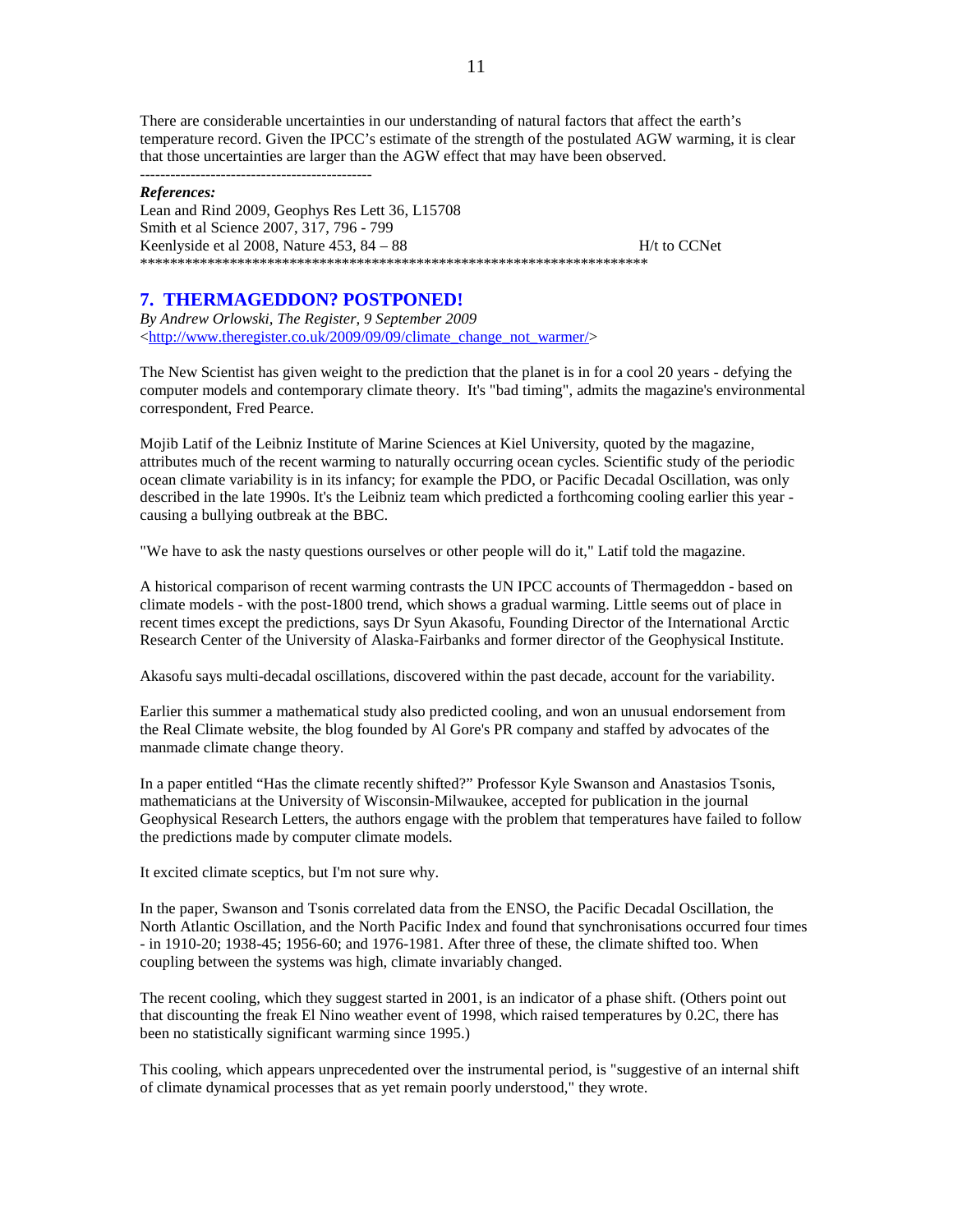"The apparent lack of a proximate cause behind the halt in warming post 2001/02 challenges our understanding of the climate system, specifically the physical reasoning and causal links between longer time-scale modes of internal climate variability and the impact of such modes upon global temperature... the possibility of near constant temperature lasting a decade or more into the future must at least be entertained...

This overshoot is in the process of radiatively dissipating, and the climate will return to its earlier defined, greenhouse gas-forced warming signal. If this hypothesis is correct, the era of consistent record-breaking global mean temperatures will not resume until roughly 2020," Swanson wrote.

The confidence that higher atmospheric CO2 levels will result in significant long-term increases in temperature is founded on knock-on effects, or positive feedbacks, amplifying the CO2 effect. Large positive feedbacks imply "runaway" global warming - aka Thermageddon.

But even the basics are fiercely contested. Does a warmer climate mean more or fewer clouds, and do these trap even more heat, or act as a sunshade, cooling it back down again? Clouds are so poorly understood, you can take your pick. So if the climate isn't getting warmer, the theory requires the view that the energy must be "hiding" somewhere, mostly likely in oceanic heat sinks.

But neither the feedbacks, nor the oceans, are currently being kind to contemporary climate theory. \*\*\*\*\*\*\*\*\*\*\*\*\*\*\*\*\*\*\*\*\*\*\*\*\*\*\*\*\*\*\*\*\*\*\*\*\*\*\*\*\*\*\*\*\*\*\*\*\*

# **8. HEY BIG SPENDER - WHERE'S THE SKEPTICISM?**

*By Lawrence Solomon, Financial Post, 8 September 2009*  <http://network.nationalpost.com/np/blogs/fpcomment/archive/2009/09/08/lawrence-solomon-where-s-the-skepticism.aspx>

Bjorn Lomborg, the skeptical environmentalist, has yet to apply his thinking to premises of climate change.

First assume that, on behalf of the global community, you must spend \$250-billion a year on something that, while not entirely worthless, promises to give you almost no bang for the buck. Something that came 10th in a list of 10 global challenges.

Next, take on the task of finding the least-worst ways to spend that \$250-billion.

Then, unveil your list of least bads, as well as the very baddest bads to government leaders, knowing that they think you have it all upside down - they view your lowest priorities as their highest, and your baddest bads as the bestest goods.

The "you" in this tale of masochism is Denmark's Bjorn Lomborg, a.k.a. The Skeptical Environmentalist, and the "something" that came dead last in his list of 10 global challenges was climate change. In 2004, Lomborg and his Copenhagen Consensus Center asked a distinguished panel of economists to weigh the usefulness of stepping up action on 10 global challenges: civil conflicts; climate change; communicable diseases; education; financial stability; governance; hunger and malnutrition; migration; trade reform; and water and sanitation. He then asked his panel to answer the following question: "What would be the best ways of advancing global welfare, and particularly the welfare of developing countries, supposing that an additional \$50-billion of resources were at governments' disposal?"

The panel decided that the money could be best spent on new measures to prevent the spread of HIV/AIDS, where \$27-billion could avert nearly 30 million new infections by 2010. A close second on the list of priorities was hunger and malnutrition, where a mere \$12-billion spent on food supplements would work wonders reducing iron-deficiency anaemia.

Dead last on the panel's list was climate change: No matter how the panel looked at the proposals on the table, it found no way to spend money intelligently to solve climate change, even though it accepted as given that climate change was a bona fide concern.